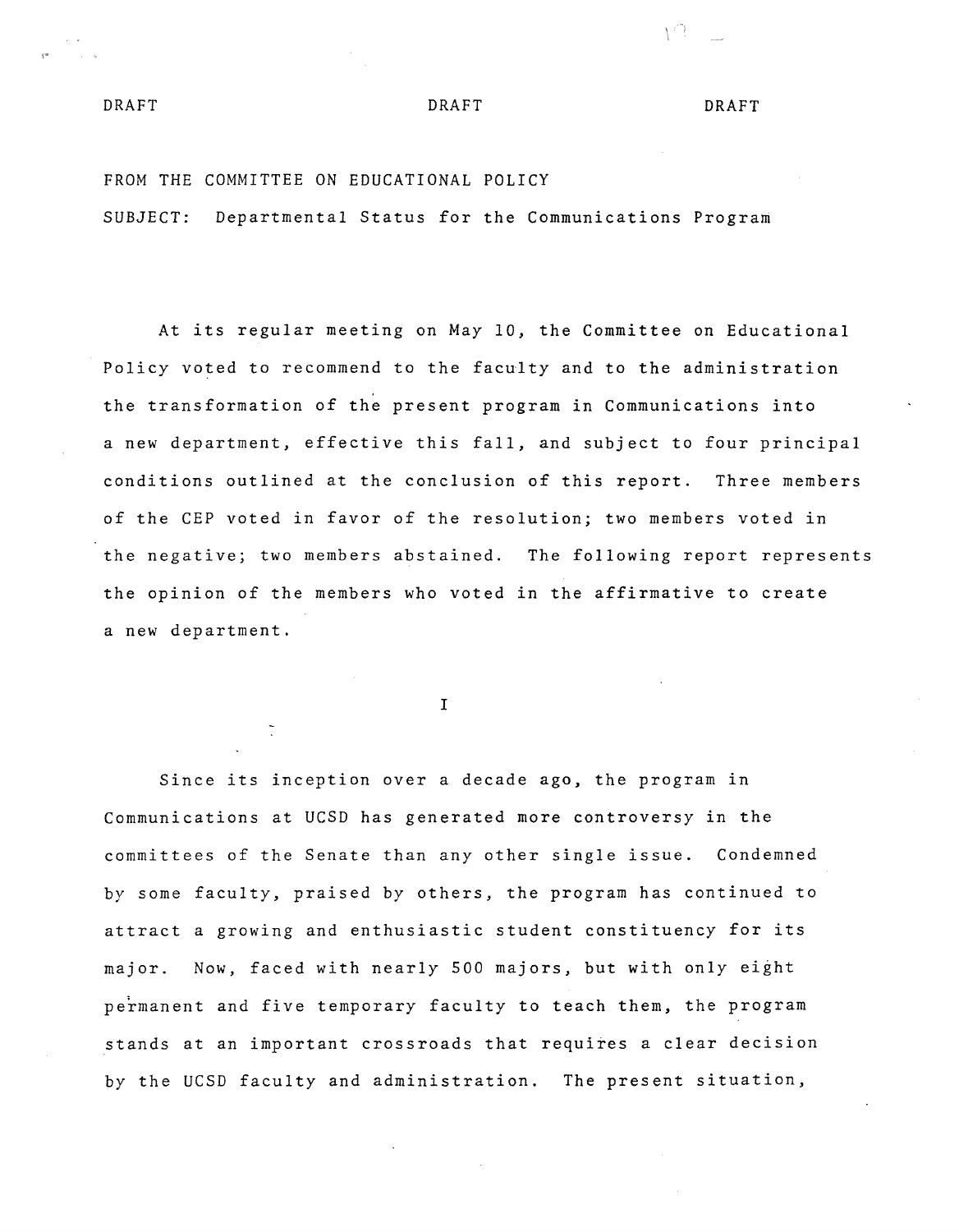intellectually and administratively, borders upon the intolerable- for the students who major in the program; for those who hope to do so in the future; for the faculty who currently teach in it; and for the committees of the Senate who have spent countless hours this year studying the program's past achievements and present difficulties.

Our choices are clear. Either the present program must be reduced in size, thereby encouraging many undergraduates to seek their education in the field at other universities; or it must be given the permanent faculty resources and institutional standing to do its present job more effectively. We firmly believe that the second alternative is in the best interests of the entire campus and that it can be achieved only by granting the program full departmental status in conjunction with a revised lowerdivision curriculum that utilizes to the fullest extent possible the teaching resources of other social science and humanities departments.

II

When last reviewed by CEP in 1976-77, the program contained 350 majors, taught by five permanent faculty, only one of whom had tenure. The CEP report of that year was very critical of the program and called for two specific reforms--the hiring of additional tenured faculty through joint appointments with other departments; a revamping of the curriculum in order to reduce

(2)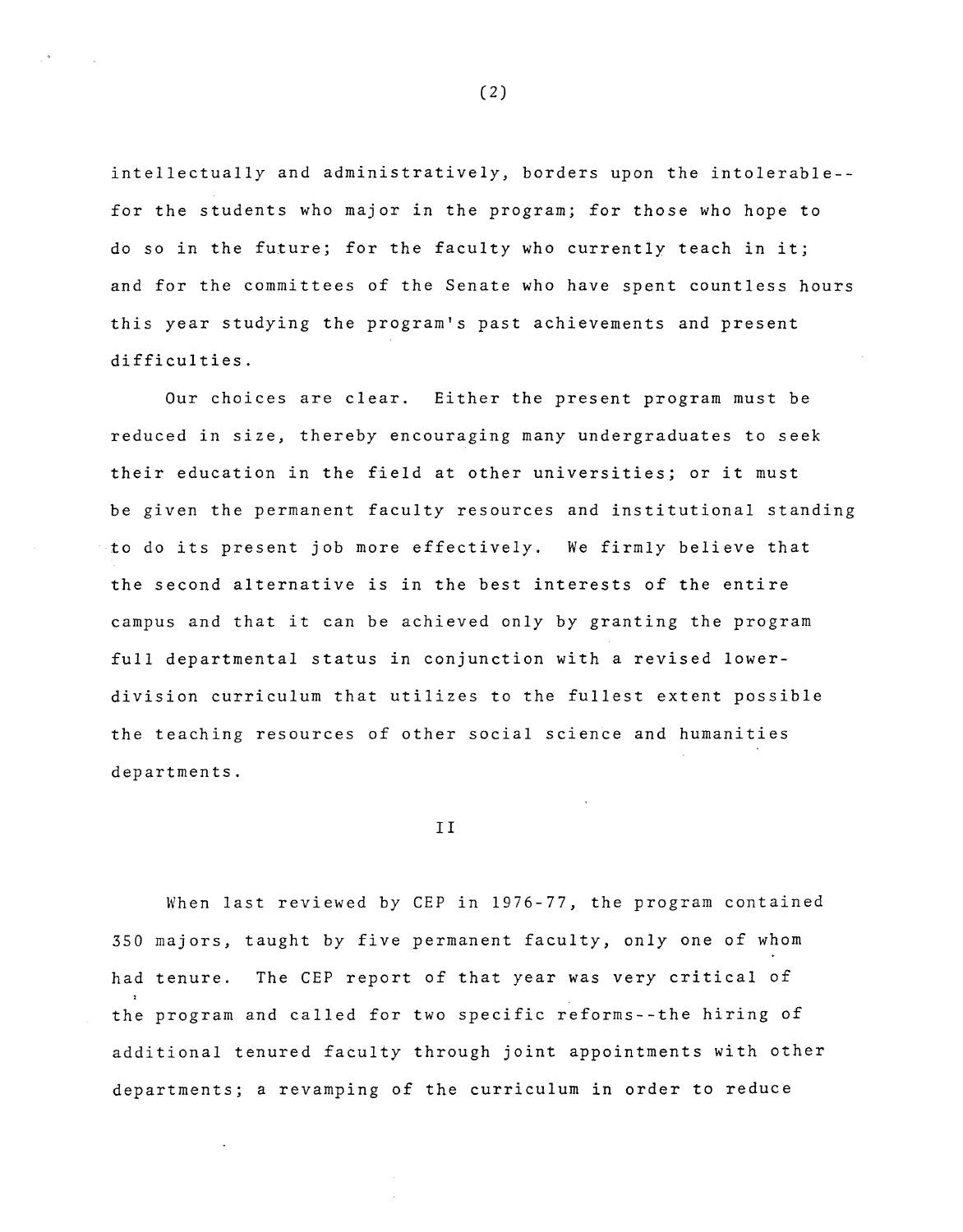the large number of cross-listed courses. Responding to this CEP agenda, the faculty and departments associated with the program have made important strides in five years. Three new tenured faculty have been recruited, plus one tenure-track assistant professor, and seven faculty who occupy temporary positions. The curriculum, both lower-divison and upperdivision, has been focused and strengthened through the reorganization of core courses, especially Communications 20 and Communications 100.

Not surprisingly, these curriculum innovations and the hiring of distinguished new faculty increased the program's attractiveness to UCSD students. Between 1977 and the present, a faltering program became a thriving one. But with the addition of another 150 new majors, it now faces severe problems that cannot be easily solved through the expediency of hiring temporary faculty or the time-consuming and often conflict-ridden process of making joint appointments with other competing departments.

## III

Why has the program grown so large? For many years, some critics have attributed its rapid expansion to a combination of public relations ballyhoo and low intellectual standards, manifested, it is sometimes said, in easy course requirements and relaxed grading policies. Departmental status, it is claimed, will institutionalize mediocrity. However, our review of the evidence--

(3)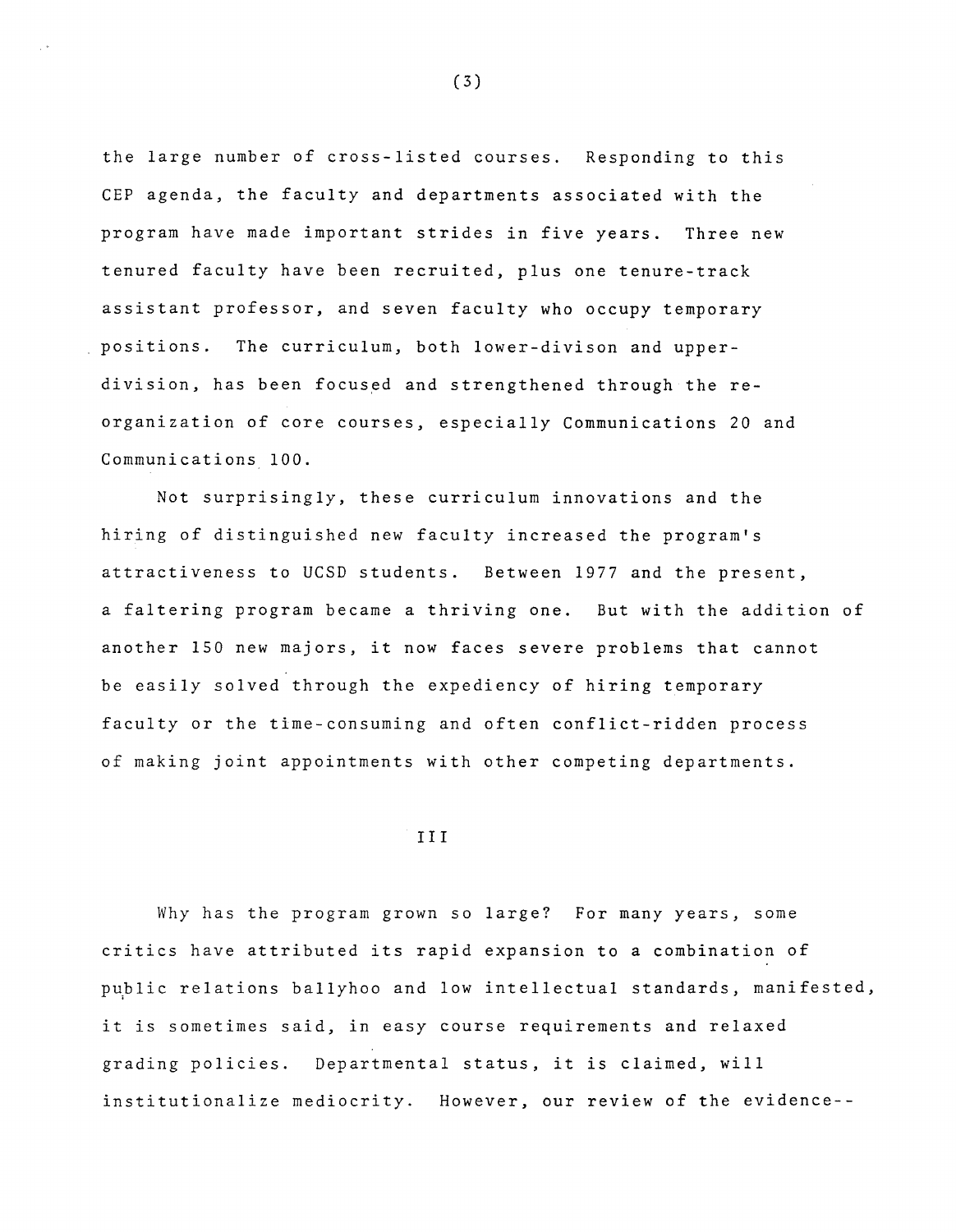including campus-wide grading data, course syllabi, examinations, and interviews with students and faculty--does not support these charges. At both the lower-division and upper-division level, for instance, it is easier for a student to garner an A or a Bin several other departments on the campus. In terms of formal course requirements--numbers of books read, term papers, and difficulty of examinations--there is little if any variation between courses taught in Communications and those taught in other social science and humanities departments. As the previous CEP report of 1977 pointed out, students who choose to major in Communications have on the average the same SAT scores and GPA as other students in the non-science departments.

We have conclused that the Communications program at UCSD attracts large numbers of students because its courses are stimulating and well taught; and because, rightly or wrongly, many students with a bent for the social sciences and humanities believe that their opportunities for employment will be enhanced by an undergraduate degree in that field rather than in history, anthropology, or linguistics. Flabby intellectual standards do not account for the program's success, but they will be the inevitable consequence of an effort to continue to operate it in the future with only eight permanent faculty and a shifting configuration of temporary FTE's.

A second objection to departmental status comes from those who argue that Communications is not a distinct discipline with

(4)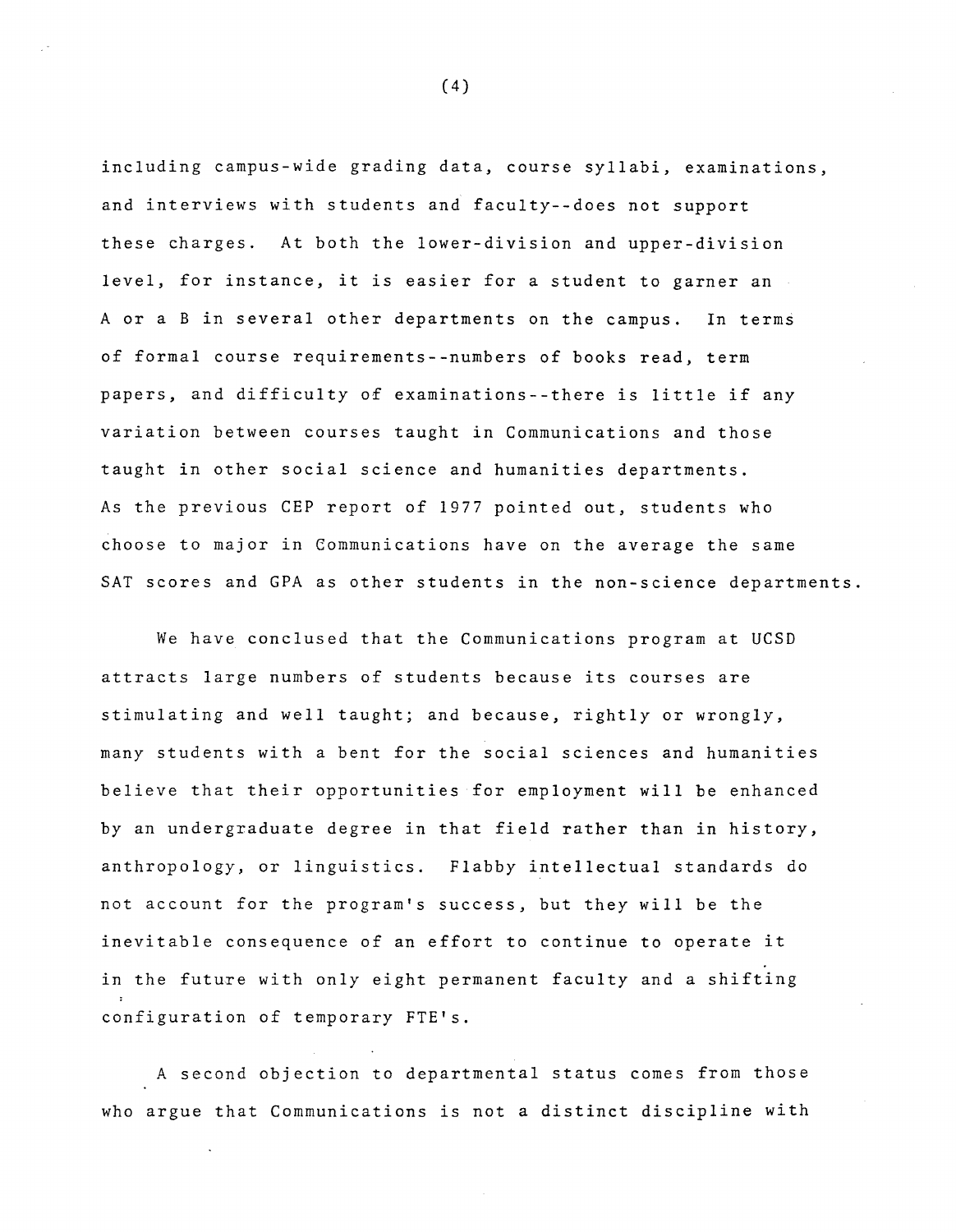a unified methodology, but rather a subject that can be explored most fruitfully through its present interdisciplinary format. But this objection ignores the fact that many university departments- neurosciences, social ecology, astronomy, earth sciences, and psychobiology--are also interdisciplinary in nature; that none of the traditional social sciences possess a single methodological paradigm; and that they; too, evolved out of other fields such as moral philosophy a century ago.

Intellectually, we believe that the program in Communications is one of the liveliest areas of the social sciences and humanities at UCSD today. There is great ferment in the integrated areas of cognition, language, and literacy; computers, new information technology and social change; semiotic and other textual analysis of films, television, and print media; and the social and political consequences of the mass media. Research into these various areas is complimentary and reinforcing. The current faculty in the program have developed intellectual bonds as strong as those in more traditional departments. They teach courses together and lecture in one another's classes; they read and comment upon one another's research. They do not share a common methodological orthodoxy, but they do share something equally important--a commitment to the same kind of intellectual pioneering that once characterized the "new" academic fields of sociology, anthropology, and political science during their infancy.

(S)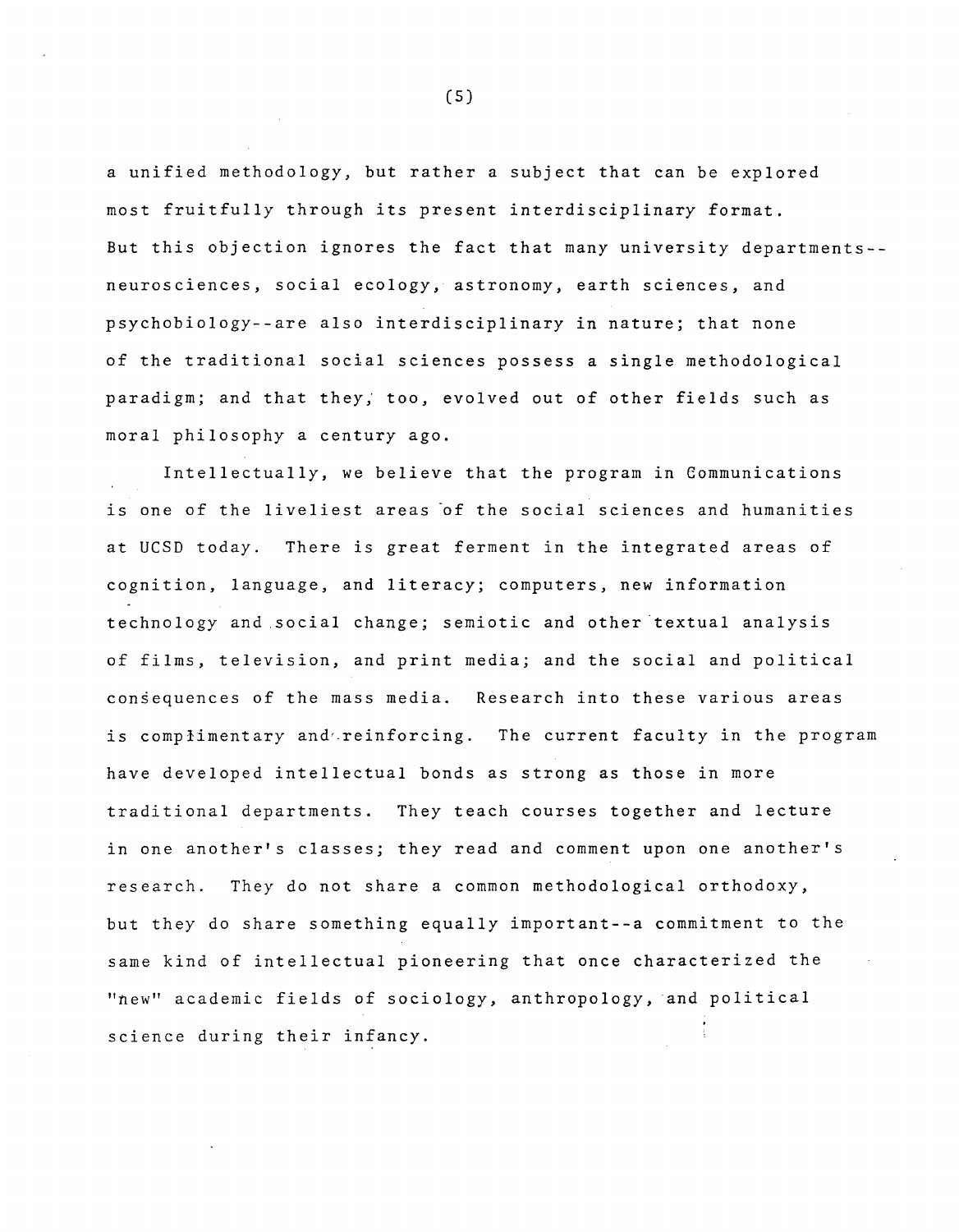The intellectual quality and compatibility of the present faculty in the program are sufficient, we believe, to justify the creation of a department. The case becomes all the more compelling when one considers the difficulties of teaching 500 majors with a faculty composed almost entirely of those holding joint or temporary appointments. Communications needs faculty members who are committed to its effort on a full-time basis and who teach regular courses for more than one or two years on temporary contracts. Given the present Senate and administrative prohibitions against appointing ladder-rank FTE's to programs, Communications can only gain its needed resources when it becomes a full-fledged department.

Joint appointments with other departments have worked successfully in the past, but this process is very timeconsuming and has been often marked by irreconcilable conflict between competing intellectual interests on the faculty. Other departments, having long ago developed a special focus for their own graduate and undergraduate programs, have been understandably reluctant to accomodate new appointments that may diverge sharply from their dominant intellectual orientation. Departmental status will give Communications the important option of pursuing joint appointments where that strategy seems most likely to produce a quality appointment or of making.their own appointment when other alternatives are closed. We trust that the normal peer-review process, embodied

(6)

IV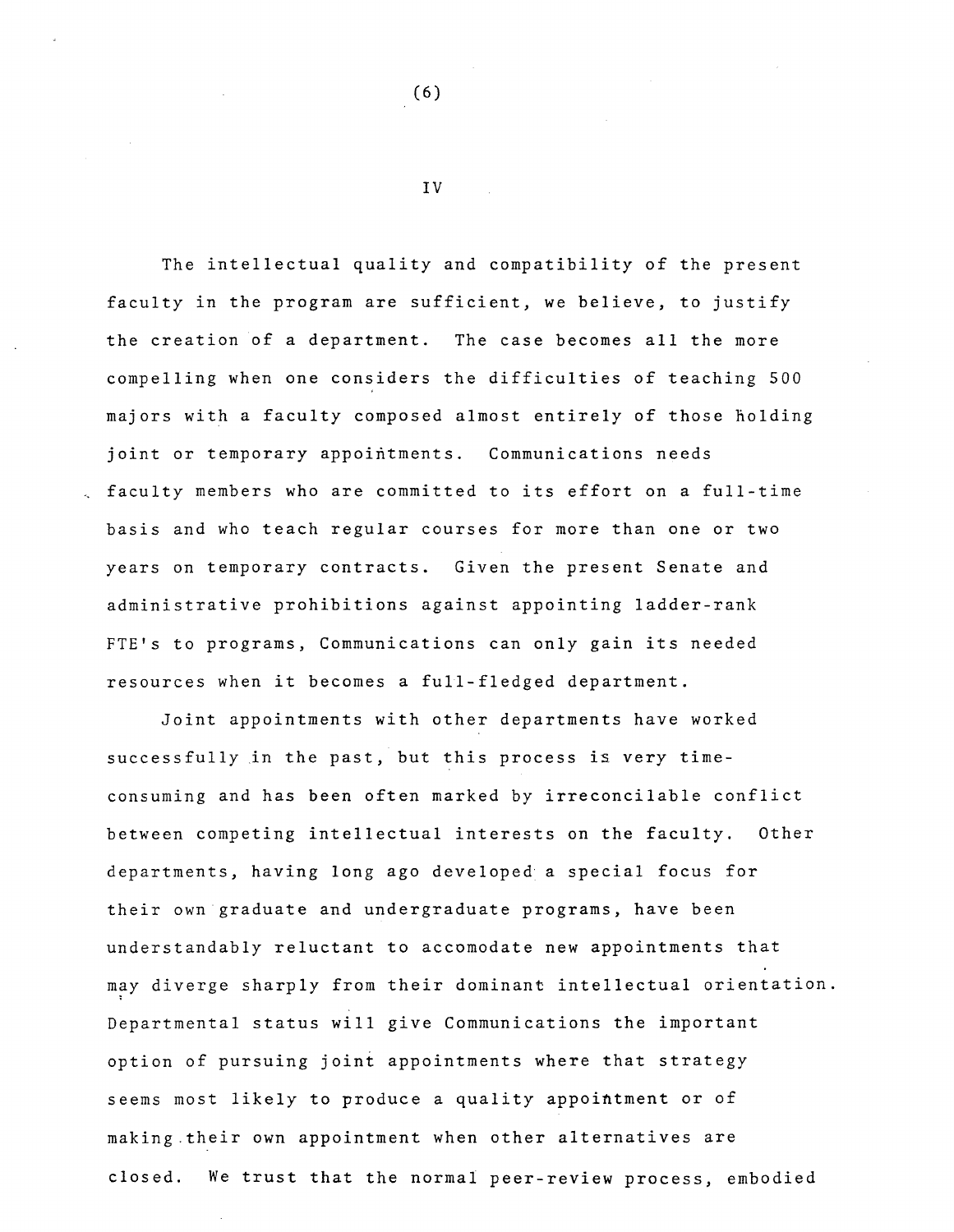in the deliberations of CAP and its ad hoc committees, will guarantee that the highest standards of academic excellence prevail for appointments of either kind.

V

We recommend, finally, that the current program in Communications become a regular department of the university, subject to the following conditions:

(1) Prerequisites to the major shall include appropriate lower-division courses from other social science and humanities departments in order to insure that students have a solid foundation in these traditional disciplines and in order to make efficient use of the university's existing resources. Specifically, students who major in Communications will be required to take Linguistics 5 or 10; Psychology 10 or 11; a sequence of two courses chosen from Sociology lAB, Anthropology 22, 23, and 24, or Political Science 10, 11, and 12; plus two courses from the following: Lit/Gen 4ABC; Music 3ABC; Drama 11, 'i.sual Arts 1, 2, 3, or 4; and Visual Arts 10.

(2) Because graduate-level instruction is vital to the intellectual life of departments and the university, the faculty in the new department shall move expeditiously to secure approval for its Ph. D program.